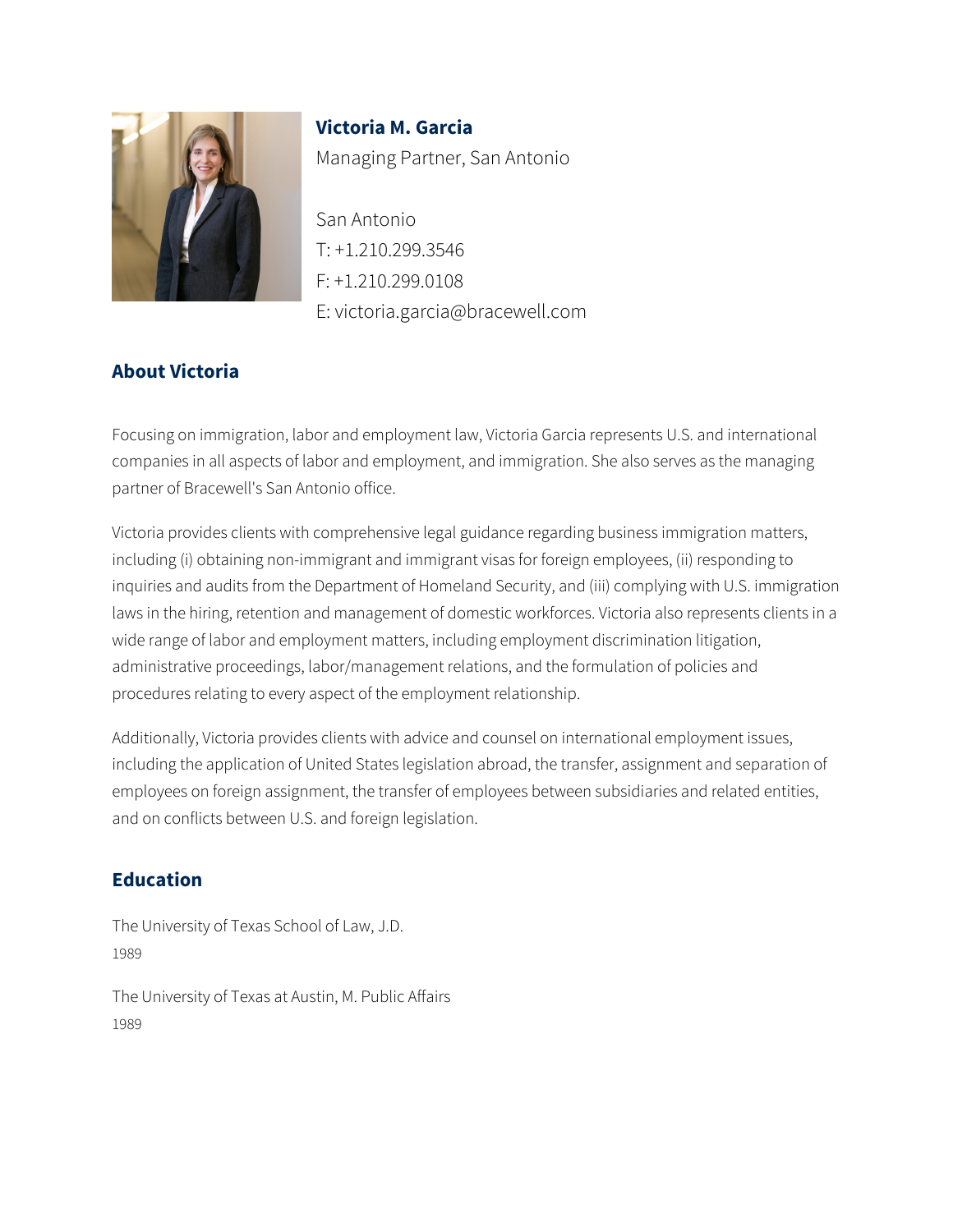Georgetown University, B.S., Foreign Service 1985 – *magna cum laude*

### **Certifications**

Board Certified, Labor and Employment Law, Texas Board of Legal Specialization

#### **Noteworthy**

*Chambers USA*, Texas Immigration, 2010 - 2022

*The Legal 500 United States*, Immigration, 2016 - 2022

BL Rankings, *Best Lawyers*, Immigration Law, 2018 - 2022; Employment Law - Management, 2018 - 2022; Labor Law - Management, 2019 - 2022; San Antonio Lawyer of the Year, Immigration Law, 2019, 2021

American City Business Journals, *San Antonio Business Journal*, Woman Who Leads in Legal Services, 2022

American City Business Journals, *San Antonio Business Journal*, Outstanding Lawyer Award, 2011; Corporate Executive Leadership Award, 2010

San Antonio Hispanic Chamber of Commerce Norma Martinez Lozano , Leadership Award, 2013

Scene Monthly LLC, *Scene in SA*, San Antonio's Best Lawyers, Labor & Employment Law, 2004, 2009, 2012 - 2018; San Antonio's Best Lawyers, Immigration, 2015 - 2018

The University of Texas at Austin, *Review of Litigation*, Editor

Internet Brands, Inc., *Martindale-Hubbell® AV® Preeminent™ Rating*

#### **Affiliations**

Free Trade Alliance San Antonio, Board, 1994 - 2017; Executive Committee, 1994 - 2017; Counsel, 2010 - 2017, 2002 - 2007; Board Chair, 2009; Board Chair Elect, 2008; Secretary, 1999, 1995; Finance Committee, Vice-Chair, 1998 - 1998; Operations Committee Chair, 1996 - 1997

Port San Antonio, Board of Directors, 2009 - 2018; Board Chair, 2017-2018; Committee Vice-Chair, 2013 - 2016; Vice-Chair, 2016, 2013; Secretary/Treasurer, 2012